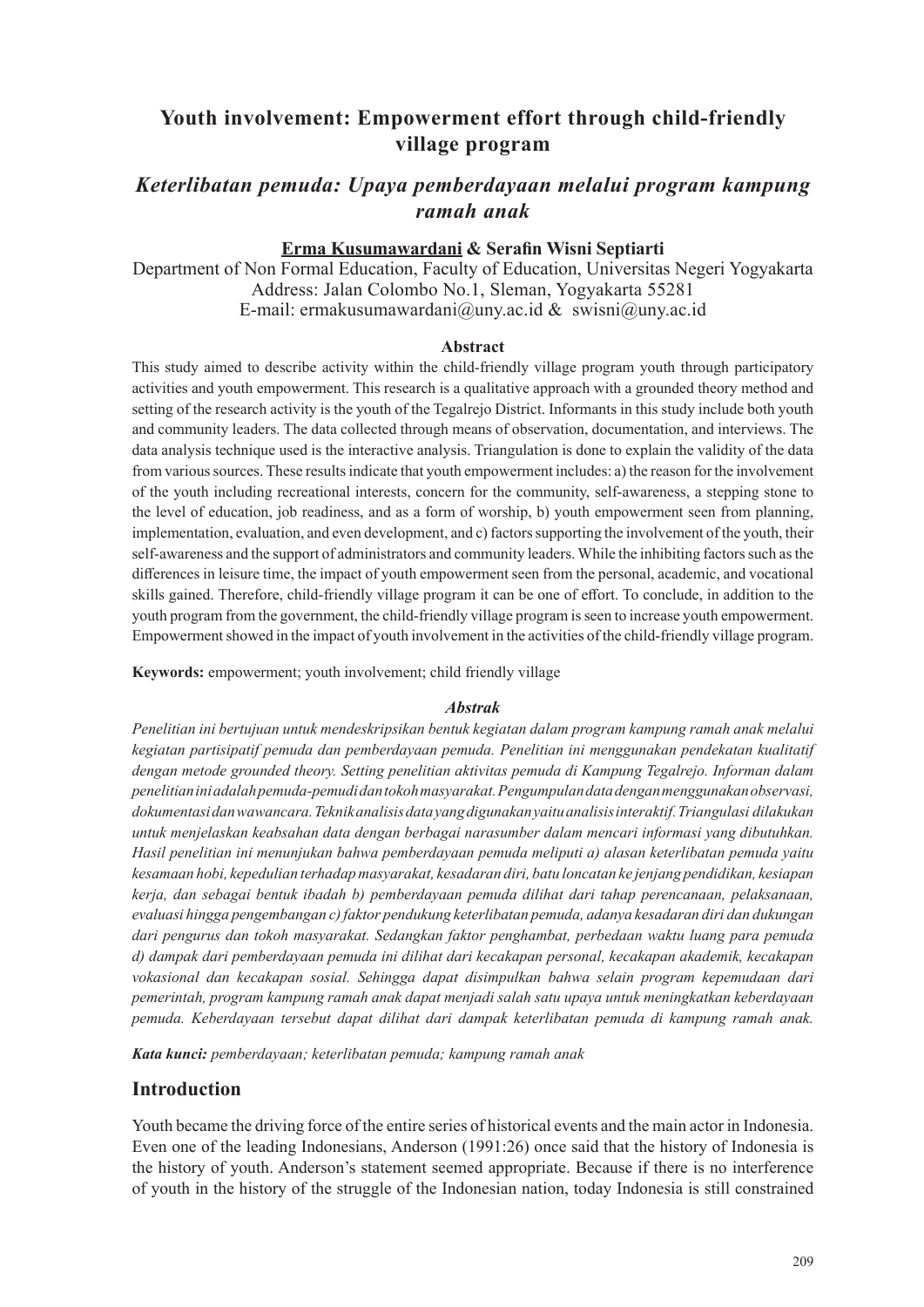#### **Kusumawardani & Septiarti: "Youth involvement: Empowerement effort through child-friendly village program"**

by the colonialism and dictatorship and injustice of other countries. Youth are human beings who have toughness and high spirit in fighting for the revolution and development of the nation towards a better direction. Youth acts on the values of idealism and morality, given the existing resources for the competence of the country. The potential of youth lies like popularizing moods and hearts. Without the youth is not the only one, but the youth remain at the forefront. Youth have a very central and strategic role in every age. So no wonder first the President of Indonesia, Mr Ir. Soekarno said:

".... for me, one young man, will undoubtedly shake the world."

According to statistics data from Kemenpora (2010:22) the number of Indonesian youth (population aged 16-30 years) around 57.81 million people or 25.04% of the total population of Indonesia which amounted to 230.87 million people. The smallest percentage of youth compared to the population under the age of 16 years (30.88%) and population over 30 years (44.08%). The percentage of urban youth (26.68 percent), is higher than in rural areas (23.50%). The sex ratio of youth recorded at 98.00. It means that on average for every 100 young women there are about 98 male youths. The age structure of youth shows that the 16-20 year age group is the most significant component of youth with a percentage of 34.56 percent, followed by youth in the 26-30 years age group (34.00%), and the 21-25 age group (31.44%). The overall data above can see that the percentage of youth is lower than other age groups, but in the hands of the younger, the flow of civilization moves becomes better or worse. Youth is an economic asset in the development and economic development in Indonesia; it is related to the age, energy, and thinking ability of the youth. Youth groups are considered to be of productive age, potentially entering the workforce compared to other population groups.

In addition to the potential of the youth, youth who are part of the community cannot be separated from the problem. The problem of youth is both a global issue and a probable issue because it touches the social and cultural values of a society in all parts of the world. The problems of youth that emerged in Indonesia ranging from unemployment, mental crisis, a crisis of existence to moral decadence. Based on self-observation from several cases in the community, the ethical dilemma that engulfed the youth of Indonesia became an obstacle to the progress of the Indonesian nation because the youth have a central and strategic role in the development of a country. The moral crisis of youth is evident from the increasingly rampant youth activities leading to harmful and criminal activities, such as the action of vandalism, brawl, drug party to act immorally. Today's youth have lost their way, far from what the founders of the nation hoped for with their noble goals and ideals. The young man pinned on his shoulder of leadership, now powerless, not as good as before, not as good as an eagle that grips the principles of the nation.

In the other hand, the researcher observes any cases with the effect of technology. It can be seen, in this era of globalization changes information technology and foreign culture become one of the triggers of youth problems in Indonesia. Increasingly sophisticated communication technology is changing the behaviour of youth in the community. The existence of such communication technology, the distance is not a problem in socializing for the youth. So that there is a change in the form of socialization that was looking for peers around the place of residence, replaced by looking for people who have the same interests and hobbies in cyberspace.

Permission culture and pragmatism are increasingly making some young people trapped in hedonistic life, instantaneous, and uprooted from the idealism that tends to be anti-social human (Kemenpora 2009). The culture seemed to indoctrinate the youth to move away from the culture in Indonesia. The lifestyle like the westerners who are no longer taboo in Indonesia. Youth activities and activities tend to oriented to western culture. Such as, irreverent ways of dressing that should not use until the way they get along. Formerly in our culture, it was essential for the manner of dress that was polite and closed. However, due to the influx of foreign cultures, the culture changed. Now dressed as opening genitals seems to have become a habit that deeply embedded in our society. So forget about the clothes that should be worn by the Indonesian people. From that trend, many cases of juvenile delinquency increasingly spread in the mass media, both print and electronic. See from recent cases such as dropping out of school, vandalism, immoral acts, free sex, unwed pregnancy, the brawl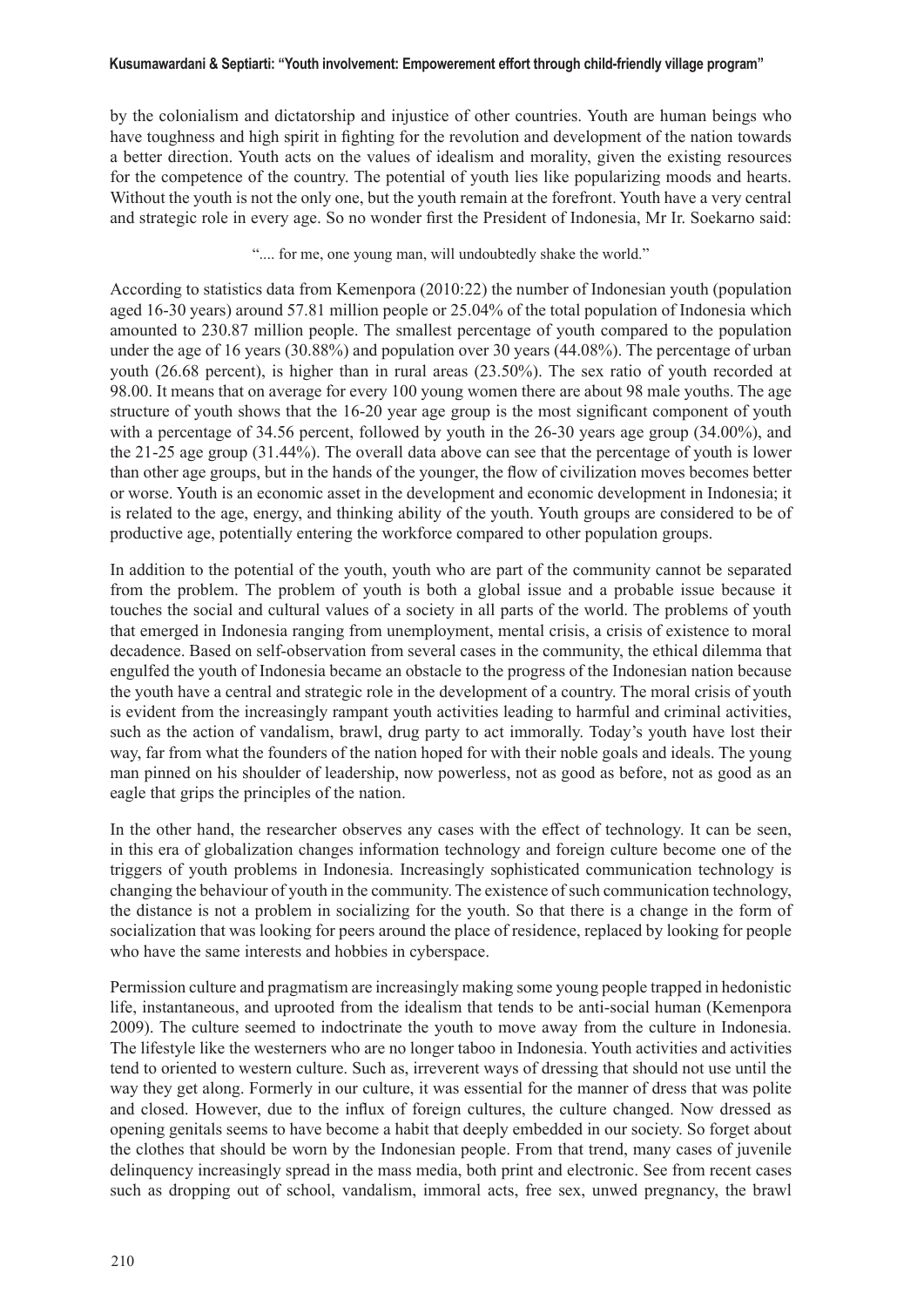between students, even brawl between supporters of the majority of the time is a young man who is labelled the next generation of the nation.

Yogyakarta Special Region is a city of education is often also referred to as a student city. From the statement shows that the Special Region of Yogyakarta has more youth than other cities in Indonesia. According to Utaryo on news article from Bantul District Government (2012) from Yayasan Sayap Ibu Yogyakarta when delivering his presentation in the Children's Decent People Socialization, delinquency case in Yogyakarta Special Region has been very severe, such as school brawl, the teenage brawl between villages, drunkenness, drugs, inconsiderate, school children pregnant out of wedlock and so on. So the brawl case seems to have become a culture that is done regularly in Yogyakarta Special Region.

A large amount of youth in the city of Yogyakarta does not make a surprise if frequent brawl. Based on data from Polresta Yogyakarta (Antara 2013), shows that the number of student violence in Yogyakarta City is increasing. Violence cases involving students in 2011 accounted for nine cases, and there have been three cases delegated to the prosecutor's office and six other cases ended in peace. While in 2012 there were five cases with two cases delegated to the prosecutor's office while the rest ended peacefully. Meanwhile, five violent cases involving students from 2013 to May occurred in five sub-districts in Yogyakarta: 1) the first case occurred in Gondokusuman District involving student gangs from two schools, and now the case is still under investigation, 2) the second case occurred in Umbulharjo sub-district involving students from two private schools and the case ended peacefully, 3) the next case occurred in the District of Jetis is throwing Molotov cocktail to the security guard post of a vocational high school. In that case, the Police of Yogyakarta arrested 21 people, but those who were found to have thrown the Molotov cocktail and then designated the suspect were four, 4) cases of violence involving learners also occurred in the District Mantrijeron. Local police are still processing the case, and 5) a similar case also occurred in Tegalrejo District. Police continue to hunt the perpetrators of violence.

Similar problems that occurred in recent years in the city of Yogyakarta is the action of vandalism. The perpetrators of this vandalism action are none other than the young. Action scratching and attachment of any brochure mostly found in the corner of the city of Yogyakarta both on the roadside and the centre of the crowd. Vandalism action often found in the walls and doors of shops, public places, tourist attractions and even on public transport as can be seen along the road 'gejayan' and Malioboro road. Even up to the centre of the crowd like the zero points that until now still found streaks from the youth. In June 2014, the Department of Order (Dintib) Yogyakarta managed to capture 19 perpetrators of vandalism. Nineteen perpetrators of vandalism were two of them processed in court and subjected to minor criminal acts. While the other 17 are still underage (seventeen years and under) so that only done coaching (Handito 2014).

In article 16 of Law No. 40 of 2009 on Youth, "Youth plays an active role as a moral force, social control and change agents in all aspects of national development". Youth is a human resource in the development and future leaders. Youth is not only the responsibility of the government or the community but the responsibility of society with the government. So it should be youth development should be a necessity to support the achievement of human resource development. Youth become the appeal of the government to assist development efforts. The development of various potentials owned by the youth such as talents, abilities, and interests is needed to be more beneficial for himself and the surrounding environment. Empowerment activities are the implications of community-based development strategies, including youth. Community empowerment is a process of improving the ability and attitude of community self-reliance (Totok & Poerwoko 2013:28). So that empowerment activities provide opportunities for individuals to proceed to develop the ability to be more empowered. Efforts of empowerment became one of the appropriate steps to be given to the youth. Given the potential of youth, the youth need to be empowered to be more capable and independent develop themselves.

To reduce cases of violence and vandalism by youth, the Office of Youth and Sports Education (Disdikpora) of Yogyakarta City formed a forum for a youth organization. Education is required to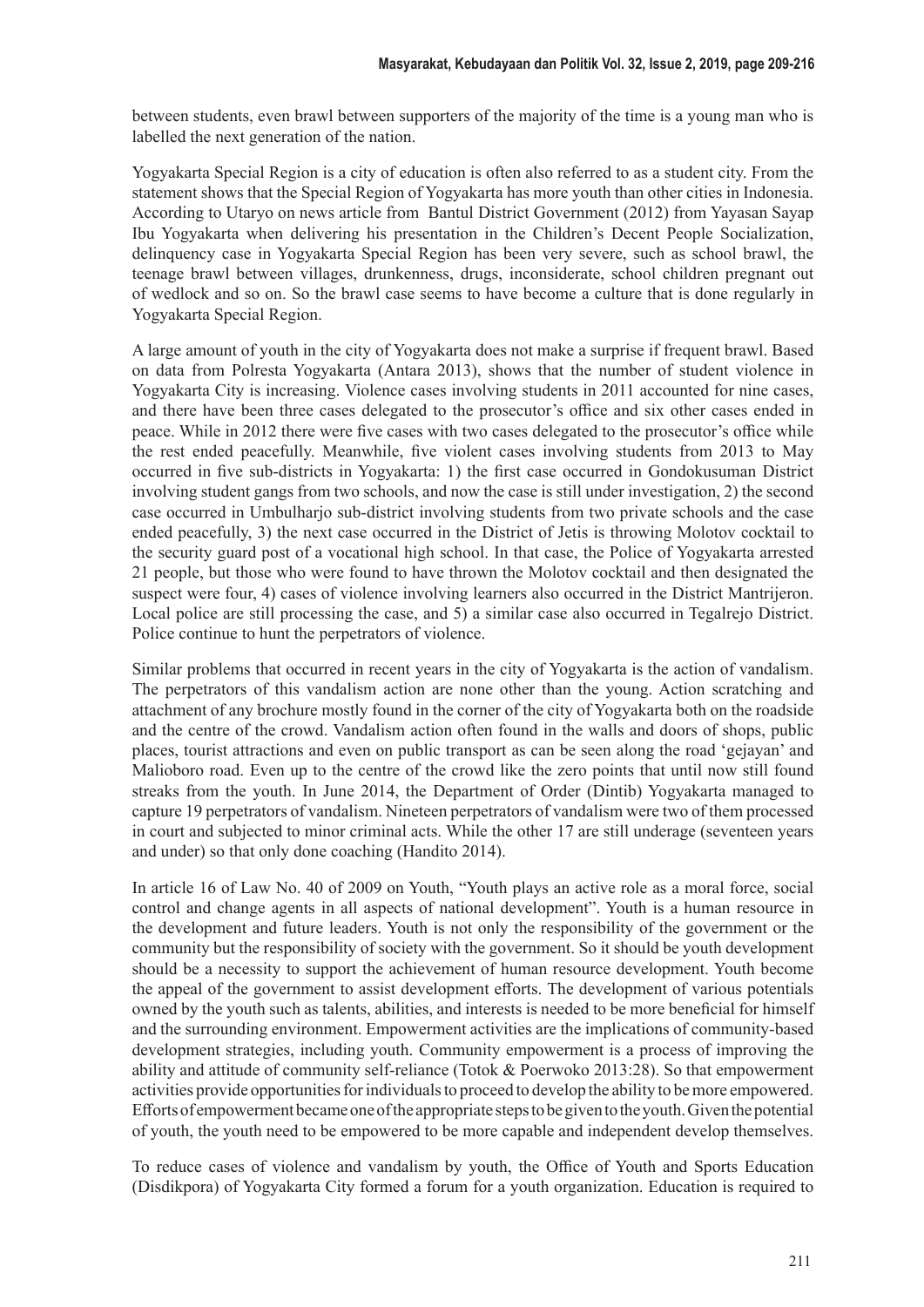#### **Kusumawardani & Septiarti: "Youth involvement: Empowerement effort through child-friendly village program"**

have relevance to needs and face developments, to be able to provide provisions for life in community life. Education is a factor that is directly related to youth considering the young age is school age (Tirtosudarmo 1994:20). With the youth organization, it expected that teenagers would not easily fall into the negative influence that can trigger negative things. However, the reality, because of the rapid influence of science and technology on youth, is now rarely encountered in youth organizations in the community, especially in urban areas. It is overcoming the government's efforts not only through youth organizations only. Local governments have several programs that do not exclude the possibility of involving youth. In 2010, the government of Yogyakarta City through the Minister of Women's Empowerment regulation no. 2 of 2009 on District/City Planning Policies Children pioneered child-friendly village program. Child-friendly village program is still warmly discussed by the community. The program can be used as a platform for youth to channel potential and minimize harmful activities that lead to delinquency to crime. Also, this program can be a stepping stone for the youth to organize the future.

### **Research Method**

This research is a qualitative approach with the grounded theory method. According to Sugiyono (2013), qualitative research methods are research methods based on the philosophy of post-positivism, used to examine the condition of natural objects. Setting the research activity of youth in Tegalrejo Kampong. There is 14 informant in this study from youth and community leaders. The research was the main instrument in conducting research that assisted with guidelines — the collection of data by using observation, documentation, and interview. The data analysis technique used is an interactive analysis. Triangulation is done to explain the validity of the data from various sources to find the information needed.

### **Results and Discussion**

Young people based on biologically are those who are in the phase of childhood and adulthood (16-30 years) and have similar historical experiences in society (Abdullah 1974). Youth empowerment is the process of improving, developing, and strengthening the potential and power of the youth in achieving independence. Youth is a human resource in the development and future leaders. The development of various potentials owned by the youth such as talents, abilities, and interests saga needed to be more useful for themselves and the surrounding environment. The dimensions of empowerment program management are: 1) activities undertaken by a manager along with other people or groups, 2) activities carried out jointly and through the person has a goal to be achieved, and 3) done in an organization so that the goals achieved are the goals of the organization. Empowerment is the power to act and a process to expand and improve the capacity of people (individuals or groups) as a strategic choice to get the desired result (Rustinsyah 2018). Whereas according to Suparjan & Suyatno (2003:43), empowerment has the meaning of generating resources, opportunities, knowledge, and skills of the community to increase capacity in determining their future. Youth empowerment through this child-friendly village program has a common goal to be achieved for the welfare of organizations and communities, especially youth. This empowerment activity is conducted through a structured organization and has a series of programs and activities involving youth as a leader. This youth empowerment activity is not much different from the empowerment activity in general, but it can not deny that there is little difference in the process because youth has different characteristics from other times. Also, youth involvement in this empowerment effort is slightly different. Youth in general in the process of empowerment as a member, but to empowerment through this child-friendly village program the youth involved in the management.

The resulting research from Suharta & Septiarti (2018), child-friendly village program is a concept developed by the Yogyakarta city government to fulfil the right to live, learn, protect, and participate in development. Culturally, the community responds with the principle of togetherness, commitment, integrating the meaning of child-friendly in the form of various activities involving parents, young people, and community leaders. So, The involvement youth in a child-friendly village program is inseparable from the reasons behind the youth's willingness to engage. The reasons for youth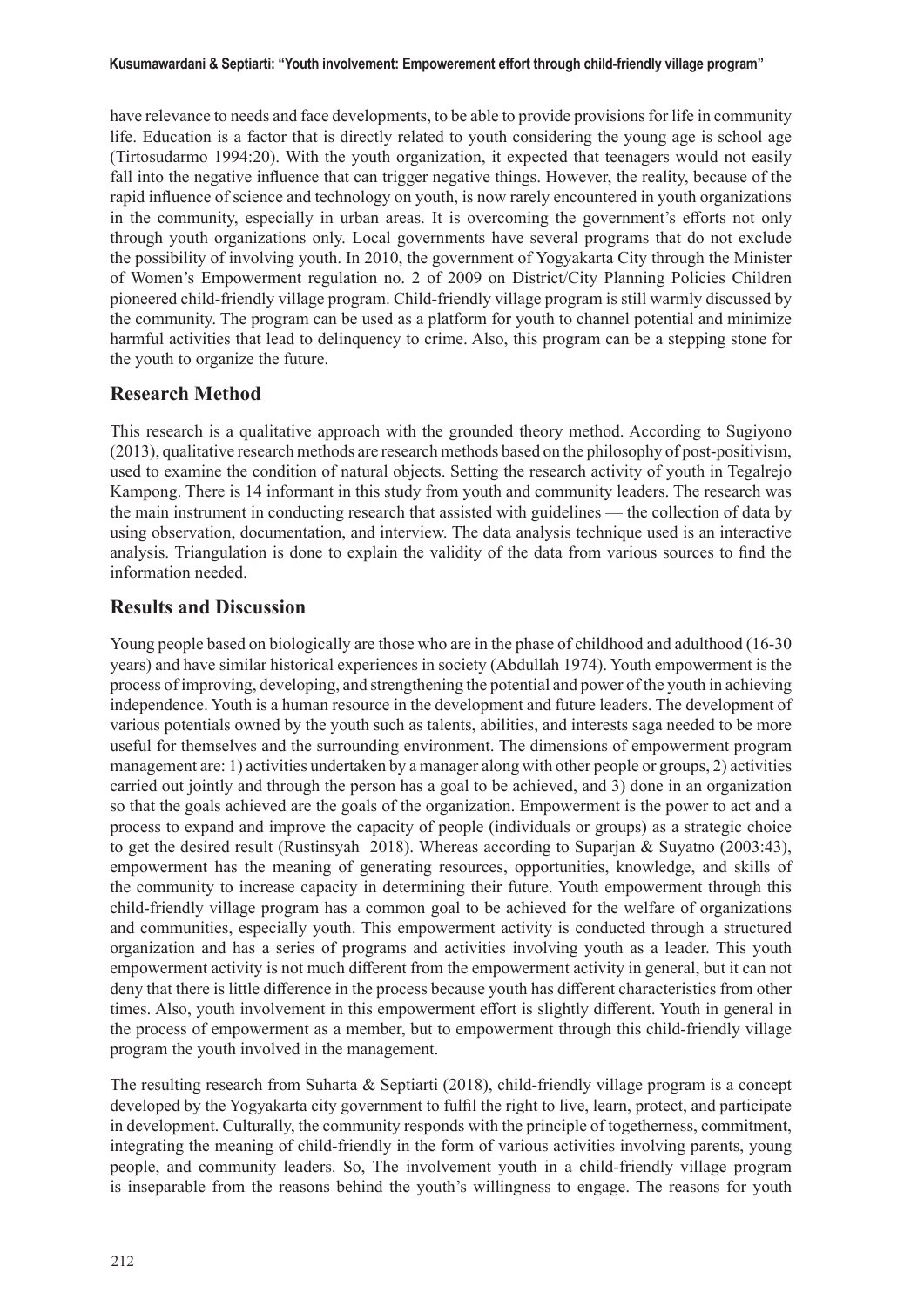involvement are 1) Self-awareness, 2) Hobby equality, 3) awareness of society, 4) Stepping stone to continue education, 5) Readiness of work, and 6) As a form of worship. Six functions of program management, according to Sudjana (2004:53) have the following order of planning, organizing, mobilization, coaching, assessment, and development. Child-friendly village program certainly deals with the workaround of program management. Youth empowerment through a child-friendly village program has a series of management processes traversed. Empowerment includes the components of macro learning model and component model of special skills learning (micro) in the form of training. The macro learning component consists of awareness, planning, organizing, mobilization, assessment, and development.

Implementation of youth empowerment through child-friendly village program by youth through several stages of planning, implementation, evaluation, and development. It can be understood from the involvement of youth in the implementation of child-friendly village program. Forms of youth involvement are: 1) needs analysis and activity plan, 2) motor drive in the implementation of activities, 3) evaluation of activities, and 4) development of activities. The activity needs analysis to see the needs of the children. Needs analysis activities done by collecting data on children on hobbies, interests, learning difficulties of children to problems facing children. From the data then analyzed as a material for the preparation of child-friendly village activities. After the activities have established, youth organize a children's forum to review that the activities prepared are acceptable to the children and address the needs of the children. The last stage of the planning process is consultation. This consultation conducted with teams during regular meetings. However, it did not rule out the consultation carried out personally. The purpose of this consultation is to ensure that the activities to be carried out receive the approval and support of leaders.

The involvement of youth in the implementation stage is as the driving force of the activities that have planned previously. Youth organize the flow of child-friendly village activities. The activities include: 1) particular protection cluster: socialization of child-friendly villages, slogan placements and child-friendly village culture, environmental improvement and drug education, 2) educational clusters and leisure time utilization: joint learning, magazine making, dance training, early childhood education or *Pendidikan Anak Usia Dini-PAUD*, Al-Quran education centre or *Tempat Pembelajaran Al-Quran-TPA* and sports, 3) cluster of civil rights and freedoms: children's data collection, provision of children's forums and regular meetings with administrators, 4) essential health and welfare cluster: posyandu, checking mosquito larvae and reproductive socialization for teenagers, and 5) family environment cluster and alternative care: Family Development or *Bina Keluarga Balita-BKB*.

In the implementation stage, youth divide labour. The division of labour is like a host, guide, documentation, equipment, consumption, and public relations. Also, youth coordinate with older elders who also serve as community leaders. Coordination is done to get support in every action that youth do to achieve the goals of the activities undertaken for children. Jennings et al. (2008:31-55) draws upon analysis of four youth empowerment models, and upon findings from a participatory research study which identified critical dimensions of critical youth empowerment: 1) a welcoming, safe environment, 2) meaningful participation and engagement, 3) equitable power-sharing between youth and adults, 4) engagement in critical reflection on interpersonal and sociopolitical processes, 5) participation in sociopolitical processes to affect change, and 6) integrated individual -and community-level empowerment. Casimir (2009) add some understanding about youth involvement that can be seen from participation from young people. Participation of young people viewed from the following three perspectives. The basic level of participation is a 'member' with a sense of engagement and belonging. The second level pertains to participation in the sense of having a voice, expressing a view and having it listened to, and participating in decision-making. The third level refers to opportunities for young people to participate and contribute to the development of the community and civil society. So, this research will see the youth empowerment from the youth involvement at the child-friendly village program.

Involvement in the last stage is the evaluation of child-friendly village activities. This evaluation is carried out by giving each other inputs for improvement in child-friendly village activities that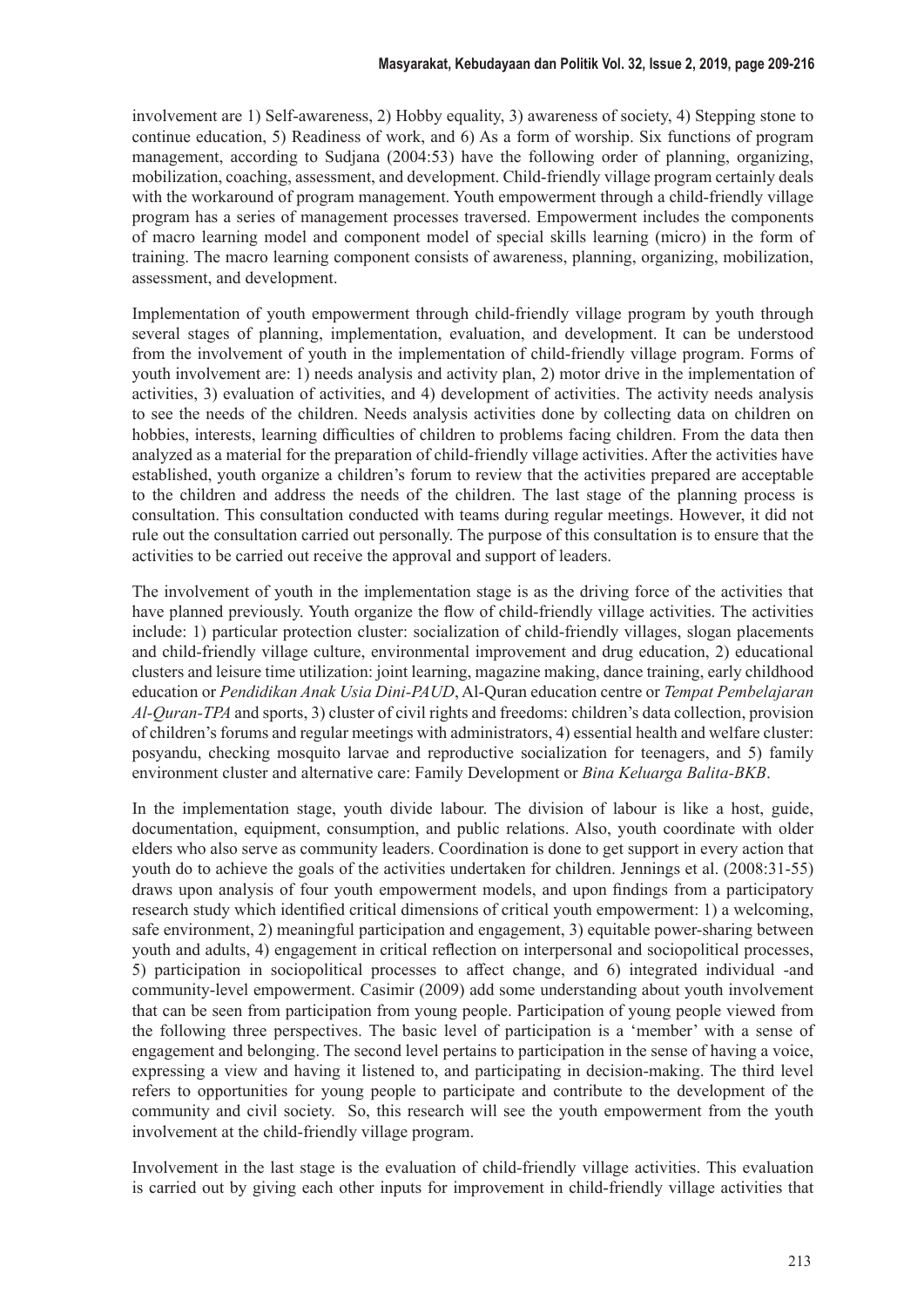have not been implemented. Evaluation activities carried out immediately completed activities but sometimes also performed at regular meetings of the community team. After conducting an evaluation, the next youth involvement is in developing a child-friendly village program. Forms of youth development are starting from making fund proposal for child-friendly village development, planning, implementation until the evaluation of child-friendly village development activity and making accountability report of fund and activity to parties cooperating with the child-friendly village. In the development, the planning stage of the activity divided into two forms, namely the preparation of new activities and the development of previous activities.

In addition to having a supporting factor also has an inhibiting factor. The inhibiting factor is the difference in spare time. So that resulted in the youth cannot be maximally in carrying out the duties and roles of a child-friendly village. This result same as Pearrow (2008) that add about training for youths prioritize community concerns and then examine societal values, institutional policies, using the Social Change Wheel. Represents four interrelated factors of societal dynamics, and the youths examine these factors and generate strategies to change these dynamics. Casimir (2009) add about the challenges of youth participation and the reasons for non-participation of young people are 1) young people not included, or adults, 2) dominate them participation is denied for lack of knowledge, and formal and non-formal spaces restricted or denied, and 3) the youth themselves withdraw or are forced to give up for lack of acceptance and opportunities. So, youth empowerment that will change social dynamics in the environment will be affected some factors that mention in that Mellisa research.

The youth empowerment effort through the child-friendly village program has had a positive impact on youth. According to Ambar (2004:80), the purpose of empowerment is to form an individual and an independent society. That independence includes the independence of thinking, acting, and controlling what they do. Therefore, the impact of empowerment is closely related to increased insight and skills/life skills. The Broad-Based Education Team (2002:10) states that understanding life skills is broader than skills to work. People who do not work, such as housewives or retired people, still need life skills. Like people who work, they also face various problems that must be solved. People who have gone through education also need life skills because they certainly also have their problems. According to Ditjen Diklusepa (2003:7), the skills grouped into four, namely 1) personal skills, 2) academic skills, 3) social skills, and 4) vocational skills. The result of Russell et al. (2009) gives more understanding about three inter-related dimensions of youth empowerment: personal empowerment, relational empowerment, and strategic empowerment through having and using knowledge. When these three dimensions experienced in combination, the leaders have the potential for individual and collective empowerment as agents of social change at school. By understanding these youth's perspectives on the meanings of empowerment, this article clarifies the conceptual arena for future studies of socially marginalized youth and of positive youth development. Morton & Montgomery (2012) added about Assess the state of evidence regarding impacts of youth empowerment programs (YEPs) on adolescents' (ages 10-19) self-efficacy and self-esteem, as well as other social, emotional, and behavioural outcomes. Therefore, the impact of youth empowerment can be seen in many aspects. Such as from personal and group of youth.

Based on the results of the research, youth benefited greatly from involvement in child-friendly village program. In terms of personal skills that youth have an understanding of their potential and interest or interest, youth have the courage and independence and increased problem-solving that is rational. In terms of academic proficiency, the increasing knowledge of youth, especially about the child-friendly village, the increasing insight on how to organize in society and the high motivation to continue the education level and the attitude of competition in achieving the achievements.

In terms of vocational skills that the youth can speak in public. The ability can be seen when delivering presentations on child-friendly village profiles and when young and young dare to host the activities of the child-friendly village and the other activities in the district. Also, young people have skills in conceptualizing events in child-friendly village activities. The concept of child-friendly village activities is simple but different from others, so it becomes an attraction for the community. Finally,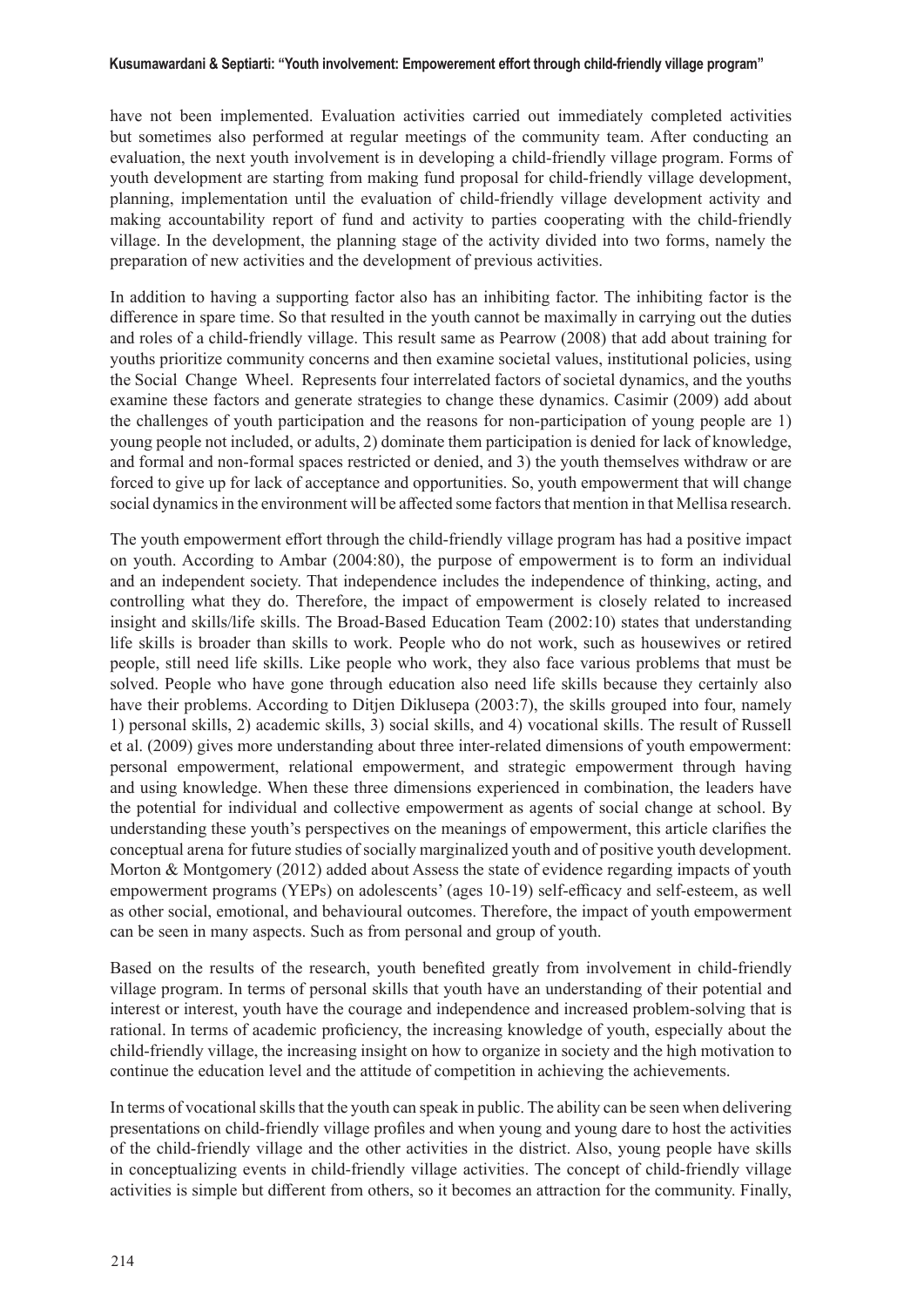in terms of social skills, youth become actively helping in all activities, youth can establish excellent communication with the community, and the youth have many relations in the neighbourhood until relation from another institution.

The conclusions can be found from the discussion on youth involvement in the implementation of child-friendly village program by the expected objectives. According to Ayusia (2011) based on a critical perspective on youth empowerment it has six dimensions of the success of the youth empowerment process namely 1) friendly and safe environment, 2) engagement and commitment, 3) fair distribution of power, 4) engagement with reflection in interpersonal and social-political processes, 5) social and political involvement in making changes, and 6) integrated in empowerment at the individual and community level.

Therefore, the condition of success of youth empowerment is that it can create a friendly and safe environment and can involve the active participation of youth in all fields as well as increase the level and ability individually and in groups. It means the involvement of youth in the implementation of the child-friendly village program, which starts from the stage of awareness. Then the youth involved from planning to development. The involvement of youth in the implementation of child-friendly village campaigns can have a positive impact on youths who are involved in child-friendly village management. The stages of organizing the child-friendly village program performed well and gave deep meaning to the youth. However, there are still obstacles in youth involvement being a challenge for youth. The challenge is to maximize the performance of the mentor to fit the task and role. The second challenge is to mobilize other youth also to be involved in organizing a child-friendly village program.

## **Conclusion**

The form of youth empowerment conducted by community leaders for the youth is by involving youth in the child-friendly village program. The reason for the involvement of youth in the management of child friendly village program is 1) the existence of self-awareness, 2) the similarity of hobbies, 3) the awareness of the community, 4) the springboard for continuing education, 5) readiness of work, and 6) as a form of worship. Implementation of youth empowerment through child-friendly village program by youth through several stages of planning, implementation, evaluation, and development. The involvement of youth in the planning phase includes the analysis of needs and the preparation of activities, furthermore, in the implementation stage of youth as the motor of an activator of activity. Youth were involved in the evaluation phase by providing inputs for improvement of activities childfriendly village and the last of the youths involved in the development of the child-friendly village program. Based on the results of the research, activities in child-friendly village program have implemented by the guidelines and implementation guidelines. The existence of youth involvement is the result of youth empowerment through child-friendly village program. In general, not all youth can be said to be empowered because not all youth have the same sense of belonging to the childfriendly village program. The young man who contributed a lot to the child-friendly village program has independence and different skills with other youth.

## **References**

Abdullah T (1974) Pemuda dan Perubahan Sosial. Jakarta: LP3ES.

Ambar T (2004) Kemitraan dan Model-model Pemberdayaan. Yogyakarta: Gava Media.

- Anderson B (1991) Imagined Community: Reflection On The Origin and Spread of Nationalism. Ithaca: Cornell University Press.
- Antara (2013) Angka Kekerasan Pelajar di Yogyakarta Meningkat. [Accessed 25 January 2019]. https://www.republika.co.id/berita/nasional/jawa-tengahdiy%20nasional/13/05/22/ mn6wwr-angka-kekerasan-pelajar-di-yogyakarta-meningkat.
- Ayusia K (2011) Mengawali Perbincangan tentang Pemberdayaan Pemuda. [Accessed 13 November 2015]. https://www.sosbud.kompasiana.com.
- Casimir RM (2009) Youth Empowerment Through Participation. https://www.researchgate.net/ publication/282905598\_Youth\_Empowerment\_through\_Participation.